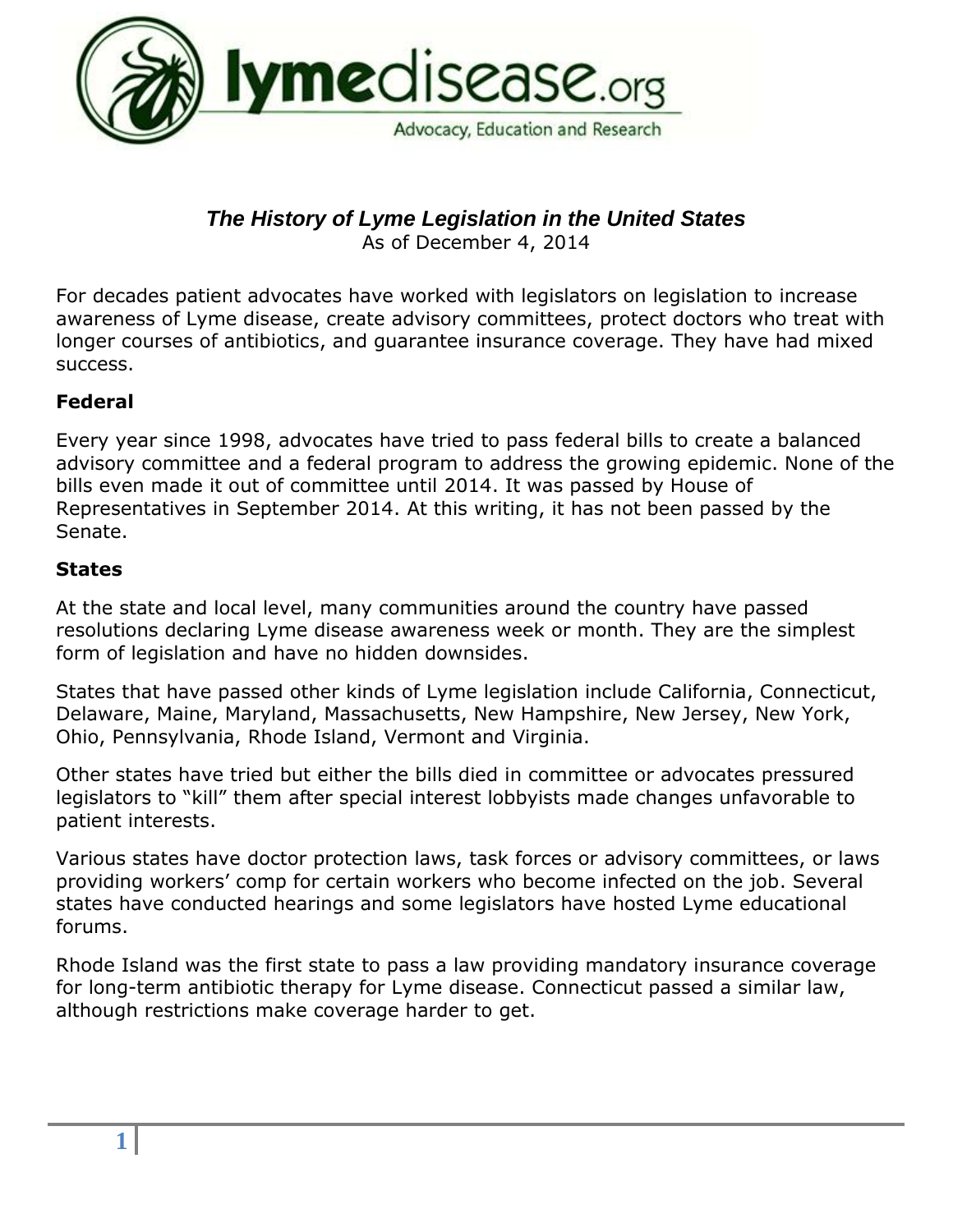#### **Non-legislative solutions**

Many more bills have been proposed and have not passed. A dedicated group of New York activists worked for years to pass legislation to reform the Office of Professional Medical Conduct (OPMC), because it prosecutes so many Lyme specialists. Although their bills did not pass, in 2002 they reached an agreement with the OPMC not to prosecute doctors who treat people with chronic Lyme disease with long-term antibiotics. In 2014, New York doctor protection legislation passed both houses. However, as of this writing, the governor had not yet signed it.

Minnesota patients settled for an "agreement" with the medical board when legislators failed to pass doctor protection.

People interested in promoting legislation in their own states can benefit from the experiences—both successes and failures—of activists in other states. Badly executed legislation can cause more harm than good, and the political waters are full of hazards. Please contact LymeDisease.org for referrals before you plunge in.

## **Chaptered Law**

#### **Federal**



**[2008 Public L](https://beta.congress.gov/bill/110th-congress/house-bill/2851/text)aw No: 110-381** Michelle's Law amends the Employee Retirement Income Security Act of 1974 (ERISA), the

Public Health Service Act, and the Internal Revenue Code to prohibit a group health plan from terminating coverage of a dependent child due to a medically necessary leave of absence from, or any other change in enrollment at, a postsecondary education institution that commences while such child is suffering from a serious illness or injury and that causes such child to lose st[udent status for purposes](https://www.congress.gov/bill/110th-congress/house-bill/2851?q=%7B%22search%22%3A%5B%22110-381%22%5D%7D)  of coverage under the plan, with certain restrictions and requirements. Link to Michelle's Law

### **California**



**1998 Education** Senate Joint Resolution No. 38 requests the State Department of Health Services to begin tracking Lyme disease, to develop, in conjunction with the CDC and community-based support groups, a Lyme disease education program, and to consider the creation of an advisory committee to recommend changes to existing law. The measure also requests the Department of Industrial Relations to begin to review current California Occupational Safety and Health Administration (Cal-OSHA) standards to ensure that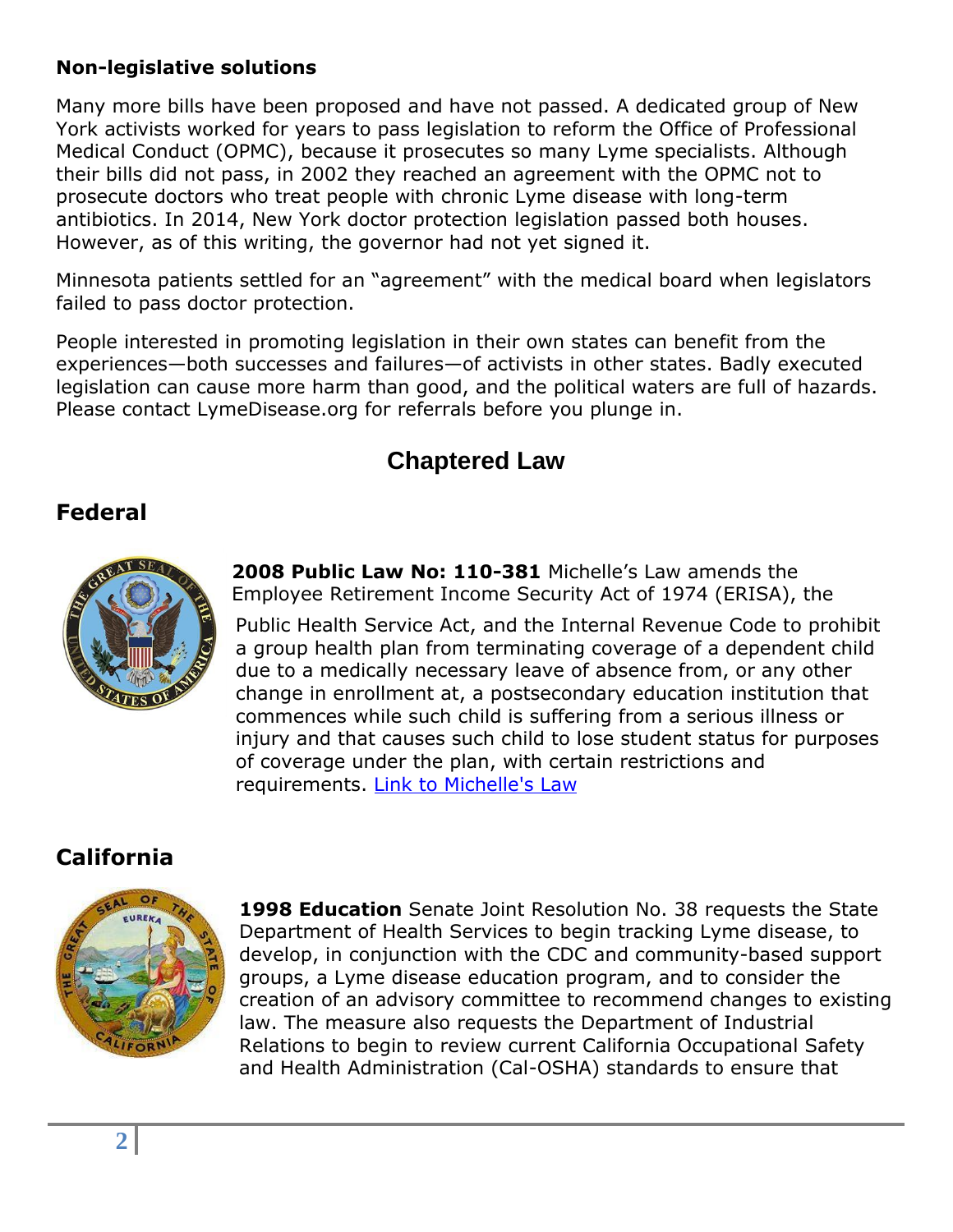those persons who work in occupations and geographical areas where exposure to the disease is likely are offered the vaccine by their employer. [Link to CA Senate Joint Resolution No. 38](http://www.leginfo.ca.gov/pub/97-98/bill/sen/sb_0001-0050/sjr_38_bill_19980818_chaptered.pdf)

**1999 Advisory Committee** SB 1115 added Article 2.5 (commencing with Section 104190) to Chapter 2 of Part 1 of Division 103 of the Health and Safety Code, relating to disease to create a Lyme disease advisory committee and information service. LDo (then Lyme Disease Resource Center) was given a seat at the table. [Link to CA Senate Bill No. 1115](http://www.leginfo.ca.gov/pub/99-00/bill/sen/sb_1101-1150/sb_1115_bill_19991010_chaptered.pdf)

**2002 Worker's Comp** AB amended Section 3212.12 of the Labor Code to include Lyme disease as a compensable disability for certain public employees, like policemen and forestry workers. The new law provides workers' compensation to certain state law enforcement and California Conservation Corps personnel, including Lyme disease that develops or manifests itself during a period while the person is in that service. [Link to CA Assembly Bill No. 2125](http://www.leginfo.ca.gov/pub/01-02/bill/asm/ab_2101-2150/ab_2125_bill_20020926_chaptered.pdf)

**2004 Lab Reportable** LDo (then CALDA) obtained hearings with the Senate Health Committee and worked with the Department of Health Services to pass legislation streamlining the Department's ability to track emerging infections and making Lyme disease reportable by laboratories starting in January, 2005.

**2005 Doctor Protection** AB 592 amended Section 2234.1 of the Business & Professions Code to extend the physician protection provision in an alternative medicine bill to physicians who treat persistent Lyme disease, provided they meet certain conditions. The Senate committee amendment specifically recognizes in statute the treatment of "persistent Lyme disease." [Link to CA Assembly Bill No. 592](http://www.leginfo.ca.gov/pub/05-06/bill/asm/ab_0551-0600/ab_592_bill_20050922_chaptered.pdf)

**2008** AJR 30 memorialized the US Congress and the President of the United States to enact the federal bill "Lyme and Tick-borne Disease Prevention, Education, and Research Act of 2007." [Link to CA Assembly Joint Resolution No. 30](http://www.leginfo.ca.gov/pub/07-08/bill/asm/ab_0001-0050/ajr_30_bill_20080227_chaptered.pdf)

## **Connecticut**



**2000 Insurance** Sec. 38a-492h. requires insurance companies to provide coverage for Lyme disease treatment including not less than thirty days of intravenous antibiotic therapy, sixty days of oral antibiotic therapy, or both, and shall provide further treatment if recommended by a board certified rheumatologist, infectious disease specialist or neurologist licensed in accordance with chapter 370 or who is licensed in another state or jurisdiction whose requirements for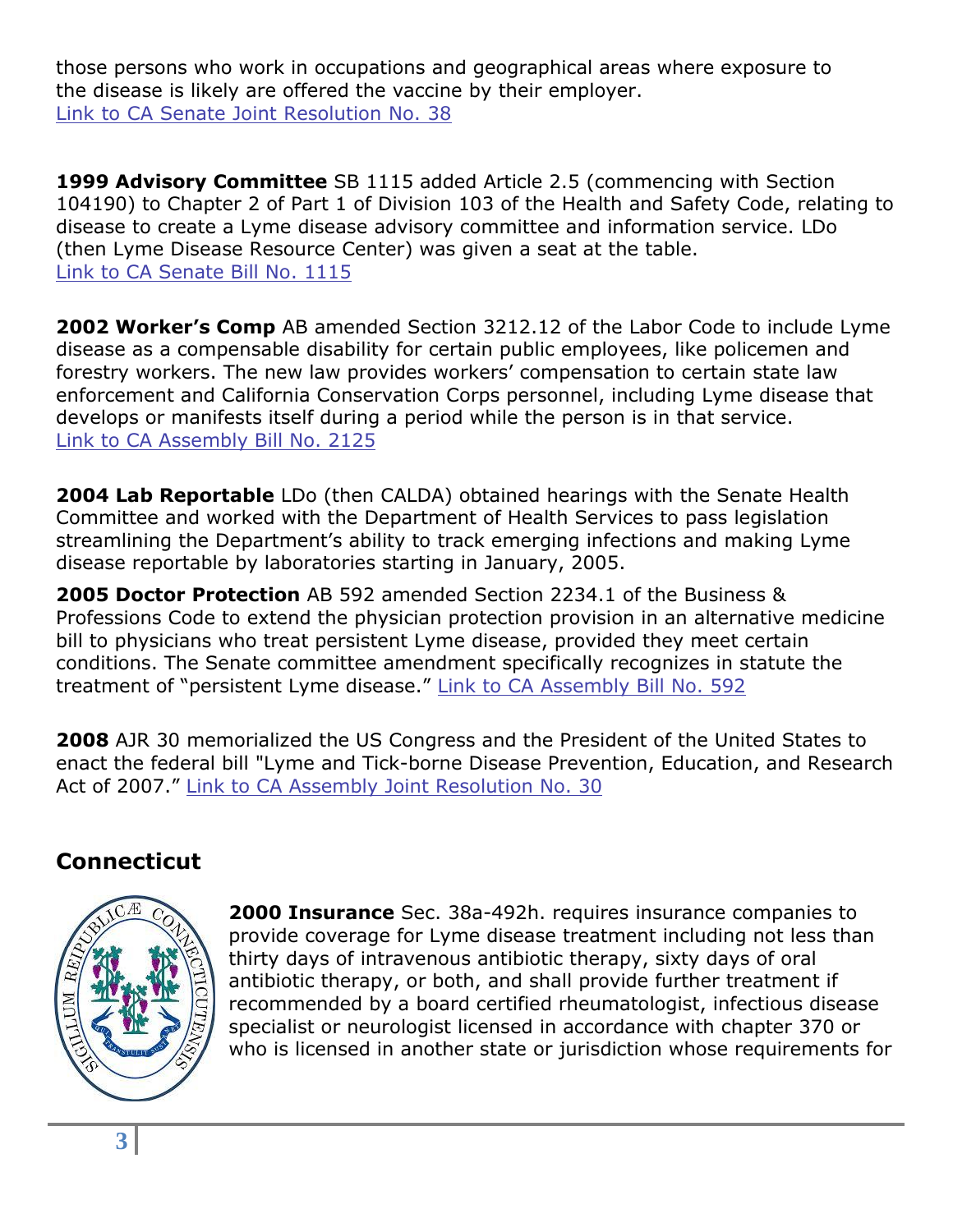practicing in such capacity are substantially similar to or higher than those of this state. [Link to CT Sec. 38a-492h](http://www.cga.ct.gov/2011/pub/chap700c.htm#Sec38a-518h.htm)

**2009 Doctor Protection** Substitute House Bill No. 6200, Public Act No. 09-128, protects licensed physicians from disciplinary action solely for prescribing, administering or dispensing long-term antibiotic therapy to a patient clinically diagnosed with Lyme disease, provided such clinical diagnosis and treatment has been documented in the patient's medical record by such licensed physician.

[Link to CT Substitute House Bill No. 6200, Public Act No. 09-128](http://www.cga.ct.gov/2009/act/Pa/pdf/2009PA-00128-R00HB-06200-PA.PDF)

#### **Delaware**



**2004 Task Force** SCR 40 created a task force to examine the prevalence of Lyme disease in Delaware and to make recommendations for the prevention of Lyme disease and for educational programs to raise awareness about the long-term effects of misdiagnosis of Lyme disease. Task Force to include two members of the State Lyme Support Group; one member of the International Lyme and Associated Diseases Society, and two physicians who are knowledgeable of, and whose practice includes the treatment of, both early and late stage Lyme disease.

[Link to DE Senate Concurrent Resolution #40](http://legis.delaware.gov/LIS%5CLIS142.NSF/vwlegislation/SCR%2040?opendocument)

## **Maine**



**2013 Education** Title 22: Chapter 266-B Requires the Maine CDC to monitor, review and evaluate Lyme disease and other tick-borne illnesses submit an annual report and maintain a publicly accessible website to provide public awareness and education. Requires health care provider to provide the patient with a copy of the results of any Lyme tests ordered.

[Link to ME Title 22, Chapter 266-B](http://www.mainelegislature.org/legis/statutes/22/title22ch266-Bsec0.html)

### **Maryland**



**2007 Education** HB 836 required the Secretary of Health and Mental Hygiene, in collaboration with other State agencies, to establish and promote a public awareness campaign related to the prevention of Lyme disease and other tick-borne illnesses. It expired in 2009. [Link to MD House Bill 836](http://mlis.state.md.us/2007RS/bills/hb/hb0836t.pdf)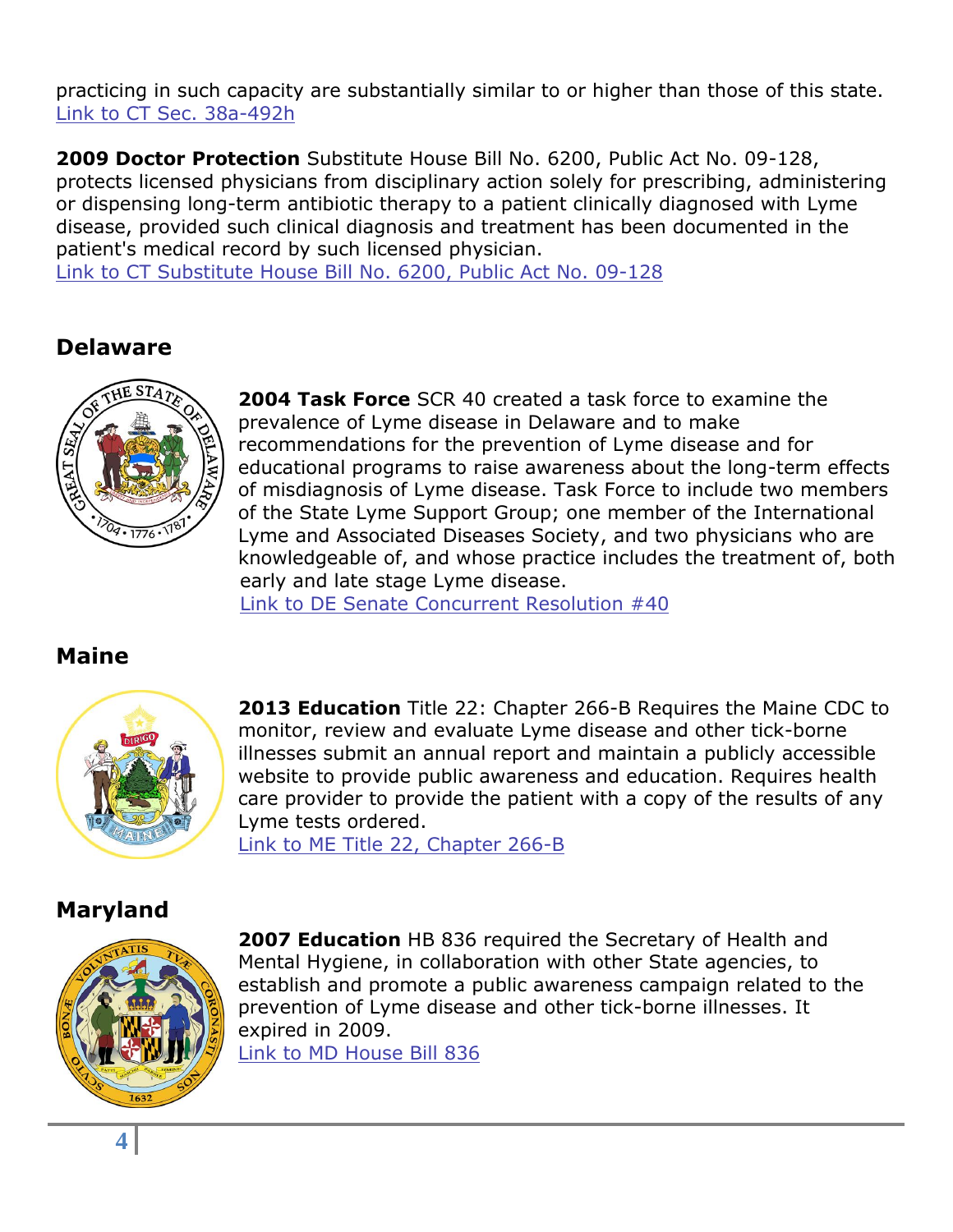#### **Massachusetts**



**2010 Doctor Protection** HB 4683 amended existing law to permit licensed physicians to "prescribe, administer or dispense long-term antibiotic therapy for a therapeutic purpose to eliminate infection or to control a patient's symptoms" from acute and "late stage, persistent or chronic infection with Borrelia burgdorferi [and] complications." Permits "clinical diagnosis… based on knowledge obtained through medical history and physical examination only, or in conjunction with testing that provides supportive data for such clinical diagnosis."

[Link to MA General Law Section 67, Chapter 112](http://www.mass.gov/bb/gaa/fy2011/os_11/h67.htm)

### **New Hampshire**



**2011 Doctor Protection** HB 295 requires the NH Board of Medicine to post on its website the following statement: "No licensee may be subject to disciplinary action solely for prescribing, administering, or dispensing long-term antibiotic therapy for a patient clinically diagnosed with Lyme disease, if diagnosis and treatment has been documented and monitored in the physician's medical record for that patient."

[Link to downloadable NH HB 295](http://search.nh.gov/nhgov-search.htm?q=157%3A1+Board+of+Medicine%3B+Lyme+Disease+Treatment&cmd=Search!)

### **New Jersey**



**1991 Governor's Advisory** Council 26:2P-2 created a 13-member Governor's Lyme Disease Advisory Council to include "10 public members who by virtue of education or experience are knowledgeable about the problems of Lyme disease." [Link to NJSA 26:2P-2, PL 1991, c.277](http://www.nj.gov/health/bc/other/ldac.shtml)

**1992 Education in Schools and Teacher Training** PL 18A 35-5.1 to 5.3 require the Commissioners of Education and of Health, to develop and distribute a state curriculum for teaching about

prevention of Lyme disease within the public school health curriculum. The guidelines emphasize disease prevention and sensitivity for victims of the disease. Also requires each school district to provide annual training to all teachers who instruct students with Lyme disease.

**1997 Commission to Coordinate Pest Management** Senate Bill No. 560 authorizes the Board of Chosen Freeholders of a county to designate any county mosquito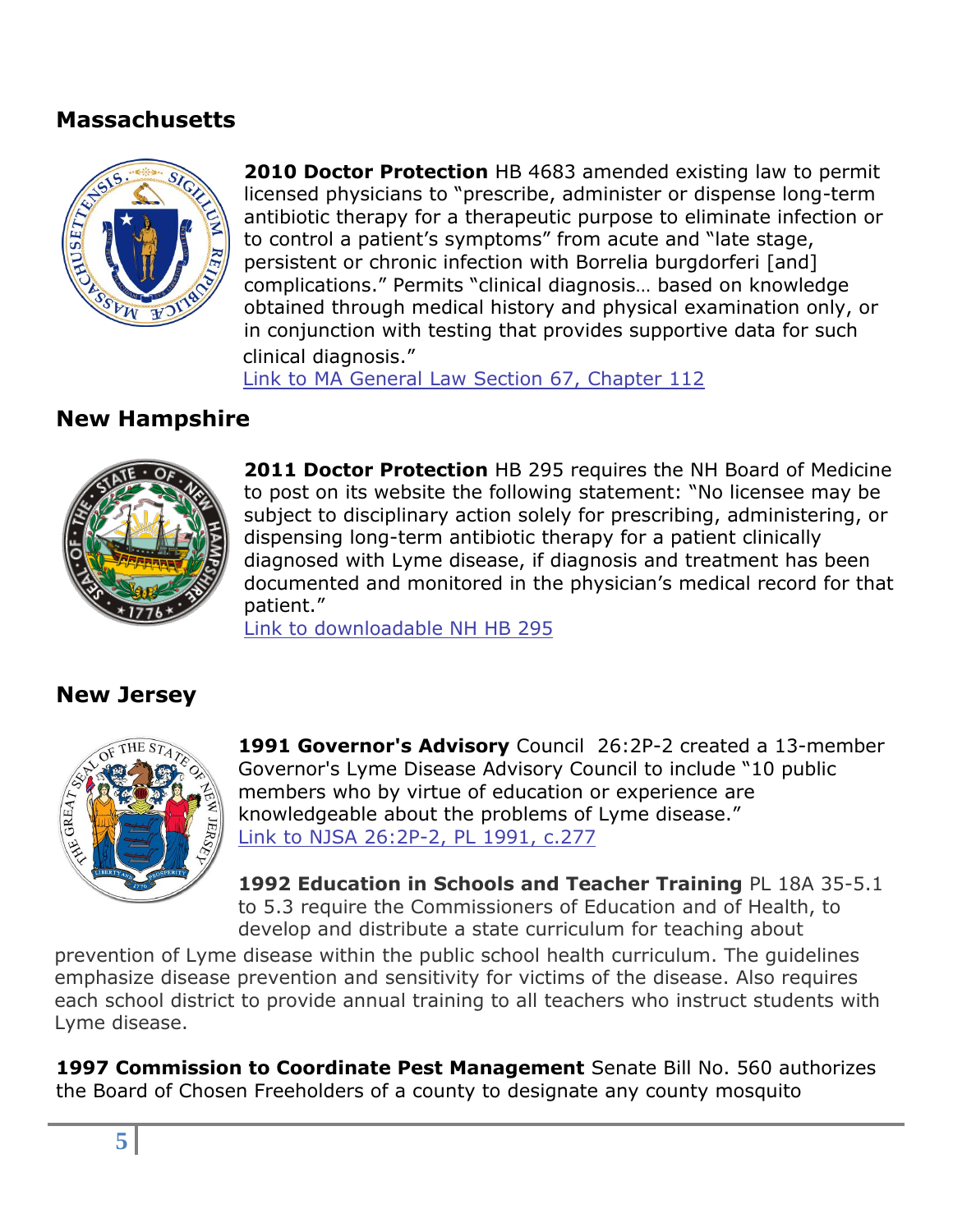commission or other agency or any combination thereof to provide surveillance, education, training and recommendations on integrated pest management for the management of Lyme disease or other tick-borne disease vectors. Exempts tick-borne disease vector management activities from local government budget cap law. [Link to NJ SB No. 560](ftp://www.njleg.state.nj.us/19961997/PL97/52_.pdf)

### **New York**



**2002 Doctor Protection Assembly Resolution 2155** requests "that insurance companies and the Office of Professional Medical Conduct cease and desist from targeting physicians who fall on one side or the other of this controversy, until such time as medical research and the medical community have determined the appropriate parameters for the diagnosis and treatment of tick-borne illnesses."

[Link to NY Assembly Resolution 2155](http://www.lymeinfo.net/nyresolution.html) 

**Ohio** 



**2014 Informed Consent** Requires healthcare professionals and dentists to provide patients and obtain their signatures on a written notice saying:

YOUR HEALTH CARE PROVIDER HAS ORDERED A TEST FOR THE PRESENCE OF LYME DISEASE. CURRENT TESTING FOR LYME DISEASE CAN BE PROBLEMATIC AND MAY LEAD TO FALSE RESULTS. IF YOU ARE TESTED FOR LYME DISEASE AND THE RESULTS ARE POSITIVE, THIS DOES NOT NECESSARILY MEAN THAT YOU HAVE CONTRACTED LYME DISEASE. IN THE ALTERNATIVE, IF THE RESULTS ARE

NEGATIVE, THIS DOES NOT NECESSARILY MEAN THAT YOU HAVE NOT CONTRACTED LYME DISEASE.

[Link to OH Revised Code 4730.093](http://codes.ohio.gov/orc/4730.093)

## **Pennsylvania**



**2014 Task Force** is to educate healthcare professionals and patients about the "broad spectrum of scientific and treatment options regarding all stages of Lyme disease and related tick-borne illnesses." Language includes "informed consent" and patient autonomy. Creates a task force that includes patients and two ILADS members.

[Link to PA Senate Bill 177](http://www.legis.state.pa.us/cfdocs/billinfo/billinfo.cfm?syear=2013&sind=0&body=S&type=B&bn=0177)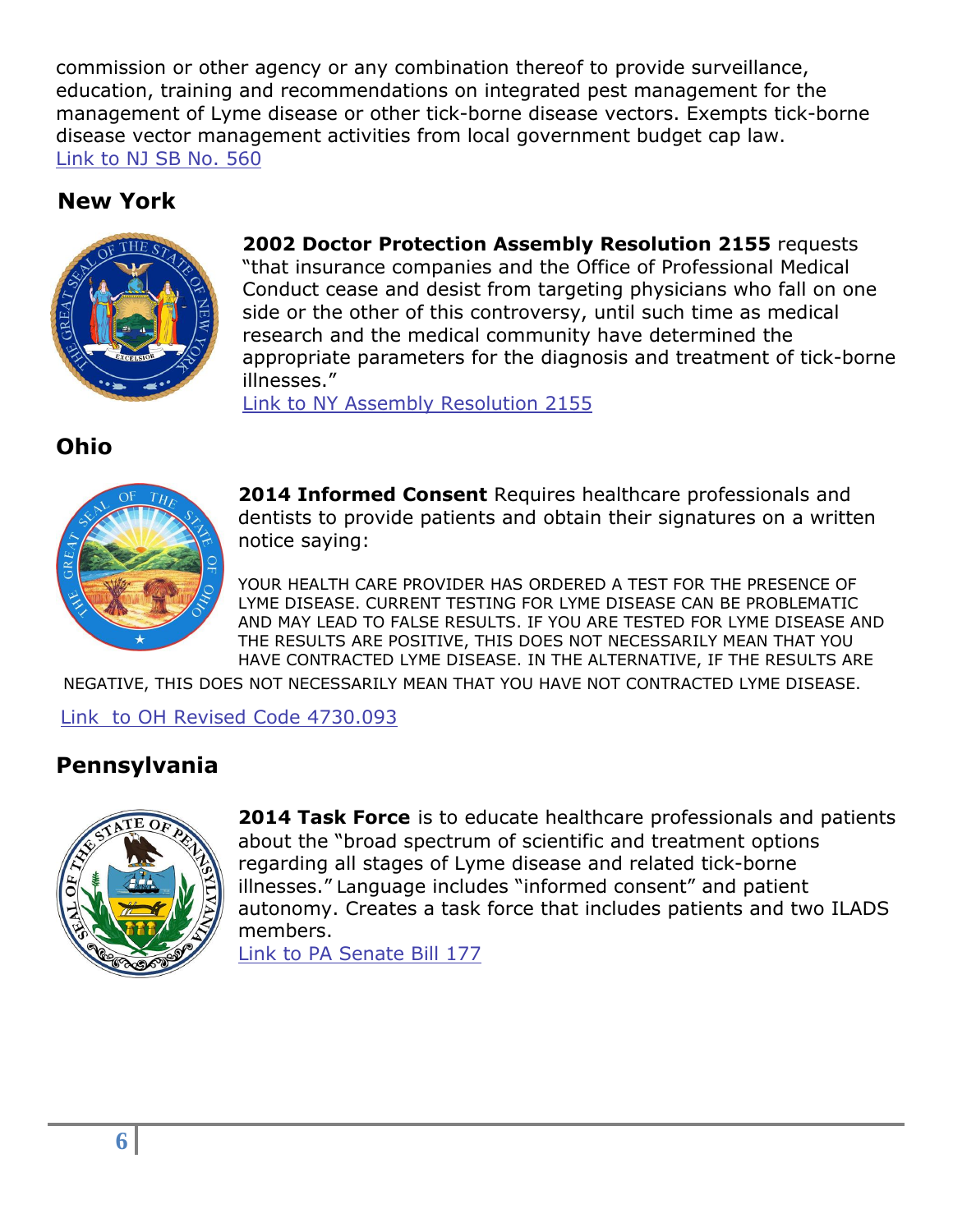## **Rhode Island**



**2001 Governor's Commission** Executive Order -01-09 created a Governor's Commission on Lyme Disease and Other Tick-Bome Infections to hold hearings and receive testimony from medical, public health and environmental experts, along with members of the public. [Link to RI Executive Order 01-09 2001](http://almond.apps.uri.edu/execord/01-09.html)

**2002 Doctor Protection** Public Law 159 allows physicians to "prescribe, administer, or dispense antibiotic therapy for therapeutic

purpose to a person diagnosed with and having symptoms of Lyme disease if this diagnosis and treatment plan has been documented in the physician's medical record for that patient. No physician is subject to disciplinary action by the board solely for prescribing, administering or dispensing long-term antibiotic therapy for a therapeutic purpose for a patient clinically diagnosed with Lyme disease, if this diagnosis and treatment plan has been documented in the physician's medical record for that patient." [Link to RI Public Law 159](http://webserver.rilin.state.ri.us/PublicLaws/law02/law02159.htm)

**2003 Insurance** H 6136 SUBSTITUTE A mandated that every individual or group hospital or medical expense insurance policy or individual or group hospital or medical services plan contract delivered, issued for delivery, or renewed in this state on or after January 1, 2004, shall provide for Lyme disease treatment as provided in chapters 27- 18, 27-19, 27-20, and 27-41 of the general laws. Treatment otherwise eligible for benefits pursuant to this section shall not be denied solely because such treatment may be characterized as unproven, experimental, or investigational in nature. Effective for one year. [Link to RI H 6136 Substitute A](http://webserver.rilin.state.ri.us/PublicLaws/law03/law03113.htm)

**2004 Insurance** Chapter 04-035 removed the sunset provision from law requiring mandatory insurance. [Link to RI Chapter 04-035](http://webserver.rilin.state.ri.us/PublicLaws/law04/law04035.htm)

**2007 Commission** H 5676 as amended created a special legislative commission to study all aspects of Lyme disease in the state and report its findings and recommendations to the General Assembly. This commission was never set up.

#### **Vermont**



**2014 Doctor Protection** Healthcare Bill H123 allows a licensed physician to prescribe, administer or dispense long-term antibiotic therapy for the purpose of eliminating or controlling a patient's Lyme disease or other tick-borne illness and recognizes the guidance for treatment by ILADS.

[Link to VT Healthcare Bill H123](http://www.leg.state.vt.us/docs/2014/Acts/ACT134.pdf)